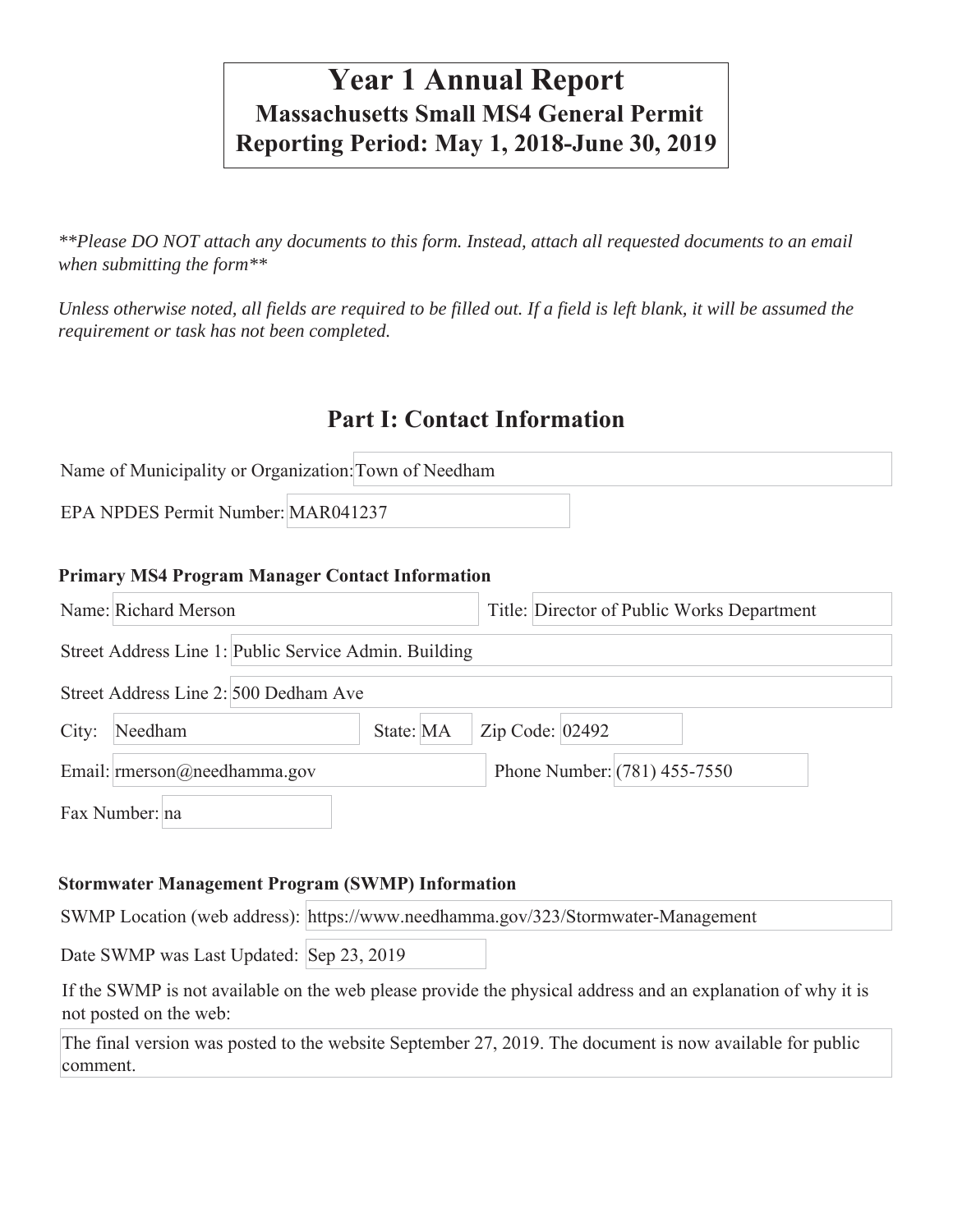## **Part II: Self Assessment**

*First, in the box below, select the impairment(s) and/or TMDL(s) that are applicable to your MS4.*

| $\mathbf{Impairment(s)}$          |                                                       |          |                                    |                                    |
|-----------------------------------|-------------------------------------------------------|----------|------------------------------------|------------------------------------|
|                                   | Bacteria/Pathogens                                    | Chloride | Nitrogen                           | Phosphorus                         |
|                                   | $\boxtimes$ Solids/Oil/ Grease (Hydrocarbons)/ Metals |          |                                    |                                    |
| $\vert \overline{\text{IMDL(s)}}$ |                                                       |          |                                    |                                    |
| In State:                         | <b>Assabet River Phosphorus</b>                       |          | $\boxtimes$ Bacteria and Pathogen  | Cape Cod Nitrogen                  |
|                                   | $\boxtimes$ Charles River Watershed Phosphorus        |          | Lake and Pond Phosphorus<br>$\Box$ |                                    |
| $\int Out$ of State:              | $\Box$ Bacteria/Pathogens                             | Metals   | $\Box$ Nitrogen                    | Phosphorus                         |
|                                   |                                                       |          |                                    | <b>Clear Impairments and TMDLs</b> |

*Next, check off all requirements below that have been completed. By checking each box you are certifying that you have completed that permit requirement fully. If you have not completed a requirement leave the box unchecked. Additional information will be requested in later sections.* 

#### Year 1 Requirements

- $\boxtimes$  Develop and begin public education and outreach program
- Identify and develop inventory of all known locations where SSOs have discharged to the MS4 in the last 5 years
	- $\circ$  The SSO inventory is attached to the email submission
	- The SSO inventory can be found at the following website:

https://www.needhamma.gov/323/Stormwater-Management

- $\boxtimes$  Develop written IDDE plan including a procedure for screening and sampling outfalls
- $\boxtimes$  IDDE ordinance complete
- Identify each outfall and interconnection discharging from MS4, classify into the relevant category, and priority reals as the state of  $\mathbb{R}$ . priority rank each catchment for investigation
	- $\circ$  The priority ranking of outfalls/interconnections is attached to the email submission
		- The priority ranking of outfalls/interconnections can be found at the following website:

https://www.needhamma.gov/323/Stormwater-Management

- $\boxtimes$  Construction/ Erosion and Sediment Control (ESC) ordinance complete
- Develop written procedures for site inspections and enforcement of sediment and erosion control measures
- $\boxtimes$  Develop written procedures for site plan review
- $\boxtimes$  Keep a log of catch basins cleaned or inspected
- $\Box$  Complete inspection of all stormwater treatment structures

#### Annual Requirements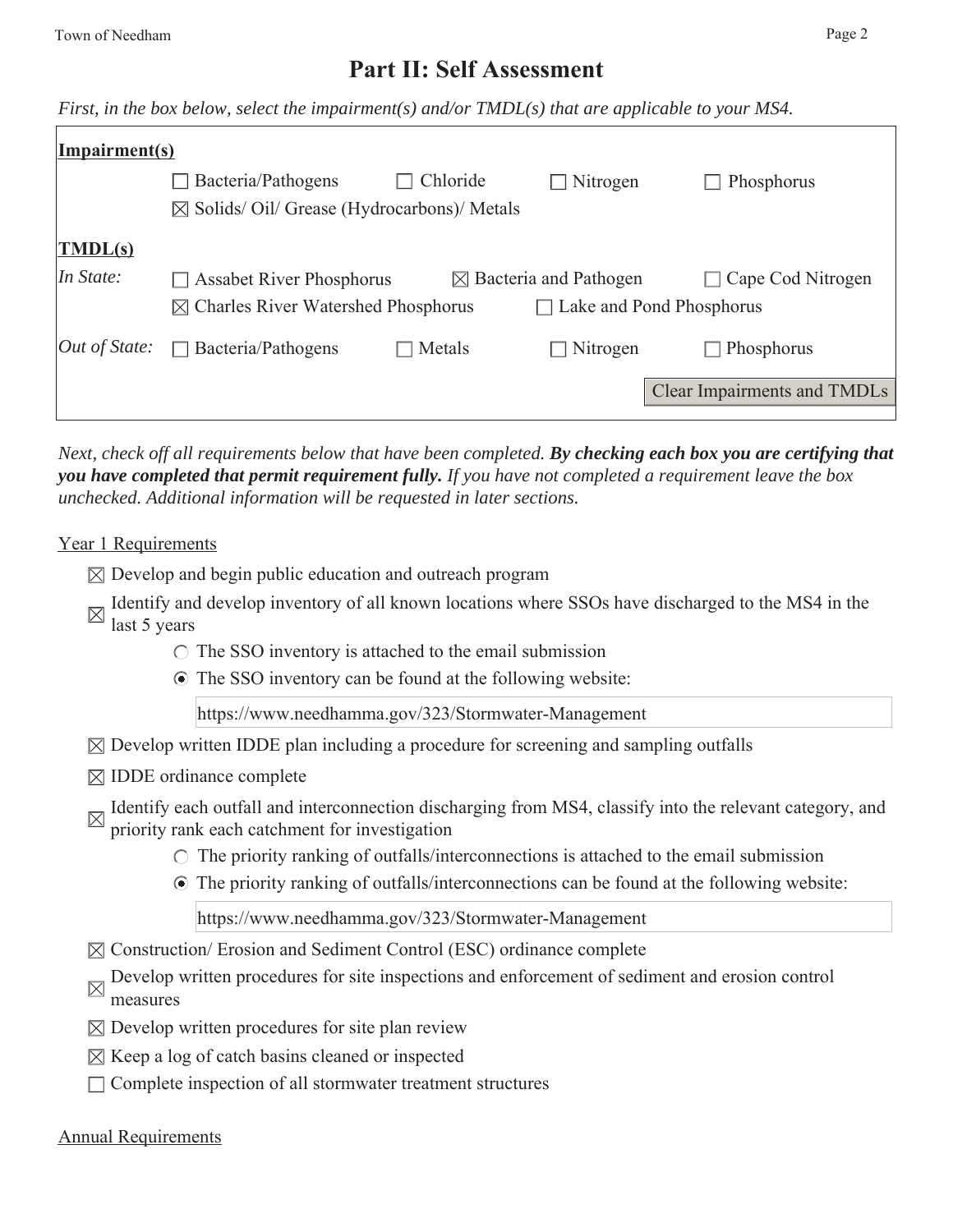- $\Box$  Annual opportunity for public participation in review and implementation of SWMP
- $\boxtimes$  Comply with State Public Notice requirements
- $\boxtimes$  Keep records relating to the permit available for 5 years and make available to the public
- Properly store and dispose of catch basin cleanings and street sweepings so they do not discharge to receiving waters
- $\boxtimes$  Annual training to employees involved in IDDE program
- $\boxtimes$  All curbed roadways have been swept a minimum of one time per year

**Bacteria/ Pathogens** (Combination of Impaired Waters Requirements and TMDL Requirements as Applicable)

#### Annual Requirements

*Public Education and Outreach\**

- Annual message encouraging the proper management of pet waste, including noting any existing ordinances where appropriate
- Permittee or its agents disseminate educational material to dog owners at the time of issuance or renewal of dog license, or other appropriate time
- Provide information to owners of septic systems about proper maintenance in any catchment that discharges to a water body impaired for bacteria

*\* Public education messages can be combined with other public education requirements as applicable (see Appendix H and F for more information)*

#### **Solids, Oil and Grease (Hydrocarbons), or Metals**

Annual Requirements

*Good Housekeeping and Pollution Prevention for Permittee Owned Operations*

- Increase street sweeping frequency of all municipal owned streets and parking lots to a schedule to target areas with potential for high-set  $\mathbb{R}^n$
- target areas with potential for high pollutant loads

Prioritize inspection and maintenance for catch basins to ensure that no sump shall be more than 50

 $\Box$  percent full; Clean catch basins more frequently if inspection and maintenance activities indicate excessive sediment or debris loadings

#### **Charles River Watershed Phosphorus TMDL**

 $\boxtimes$  Begin Phase 1 Phosphorus Control Plan (PCP)

Use the box below to input additional details on any unchecked boxes above or any additional information you would like to share as part of your self assessment:

Needham is working on additional funding to hire a contractor to perform a one-time complete catch basing cleaning throughout town in a single round to facilitate the determination if there are any catch basins that are likely to require more frequent cleaning (>50% full) outside of the predetermined cleaning route. The current internal catch basin cleaning program addresses approximately 50% of town-wide catch basins per year on a rotating cleaning schedule. This effort will help to identify those catch basins that may require more frequent cleaning and/or areas that may benefit from additional mitigation efforts resulting in improved stormwater management.

The written Stormwater Management Program (SWMP) was completed September 23, 2019 and posted to the town website on September 27, 2019 for a public review and comment period of 60 days. Following the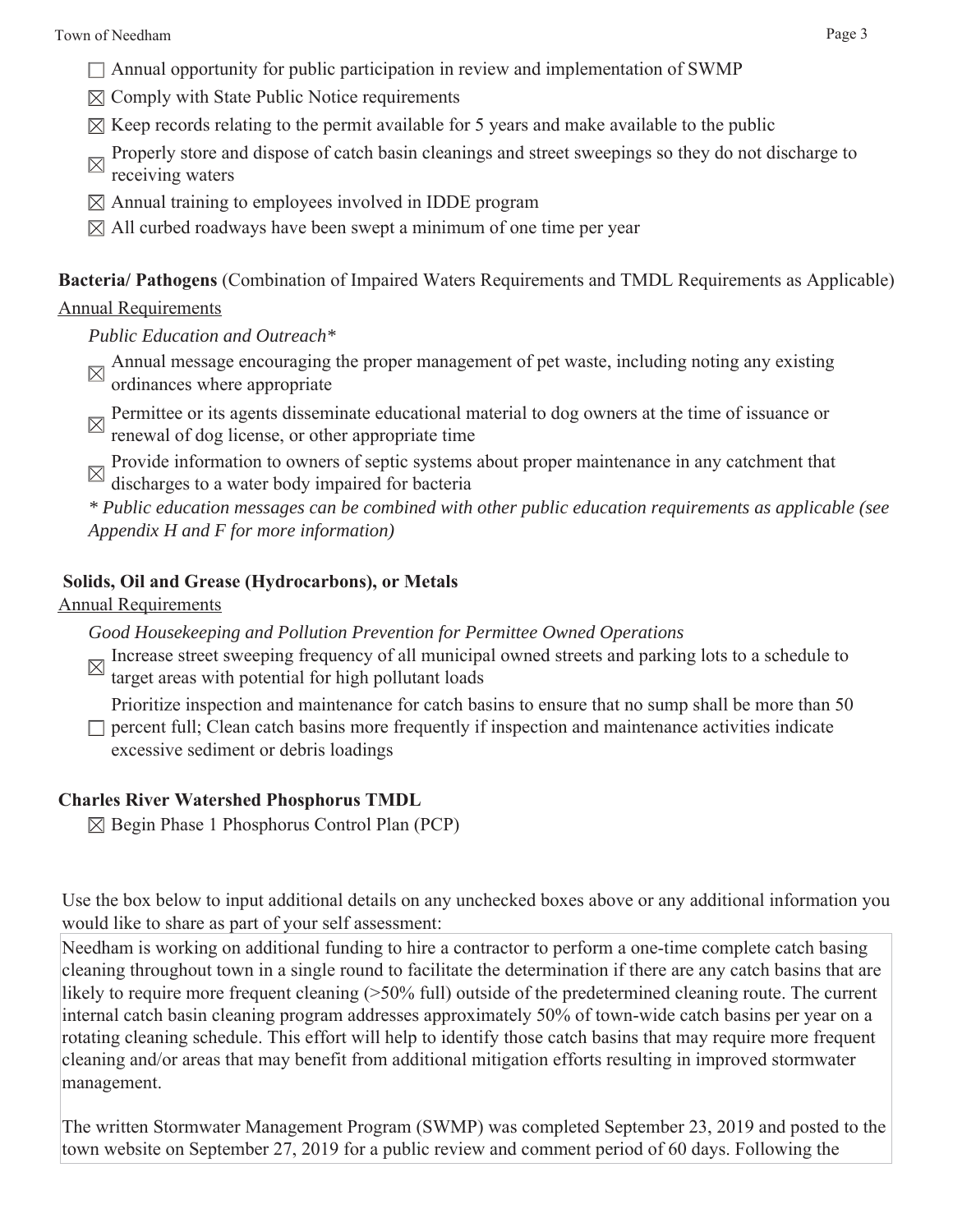public review period, all comments to the document will be collected, categorized and reviewed by the Stormwater Committee to determine those comments which are most impactful and will improve or clarify the SWMP. The revised SWMP, if applicable, document will be available both electronically and in print within one (1) month following this review process.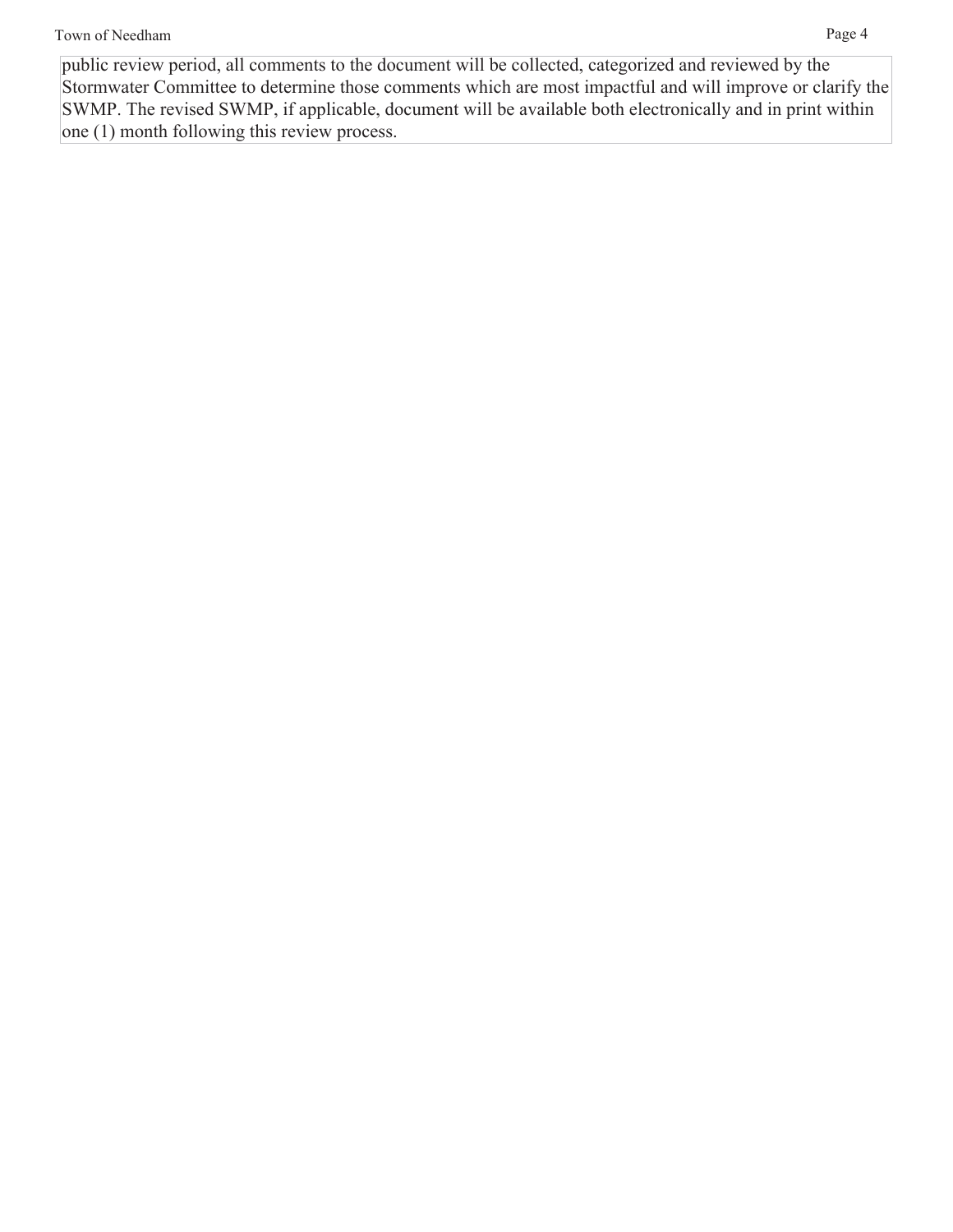Have you made any changes to your lists of receiving waters, outfalls, or impairments since the NOI was submitted?

Yes  $\Box$  No  $\boxtimes$ 

If yes, describe below, including any relevant impairments or TMDLs: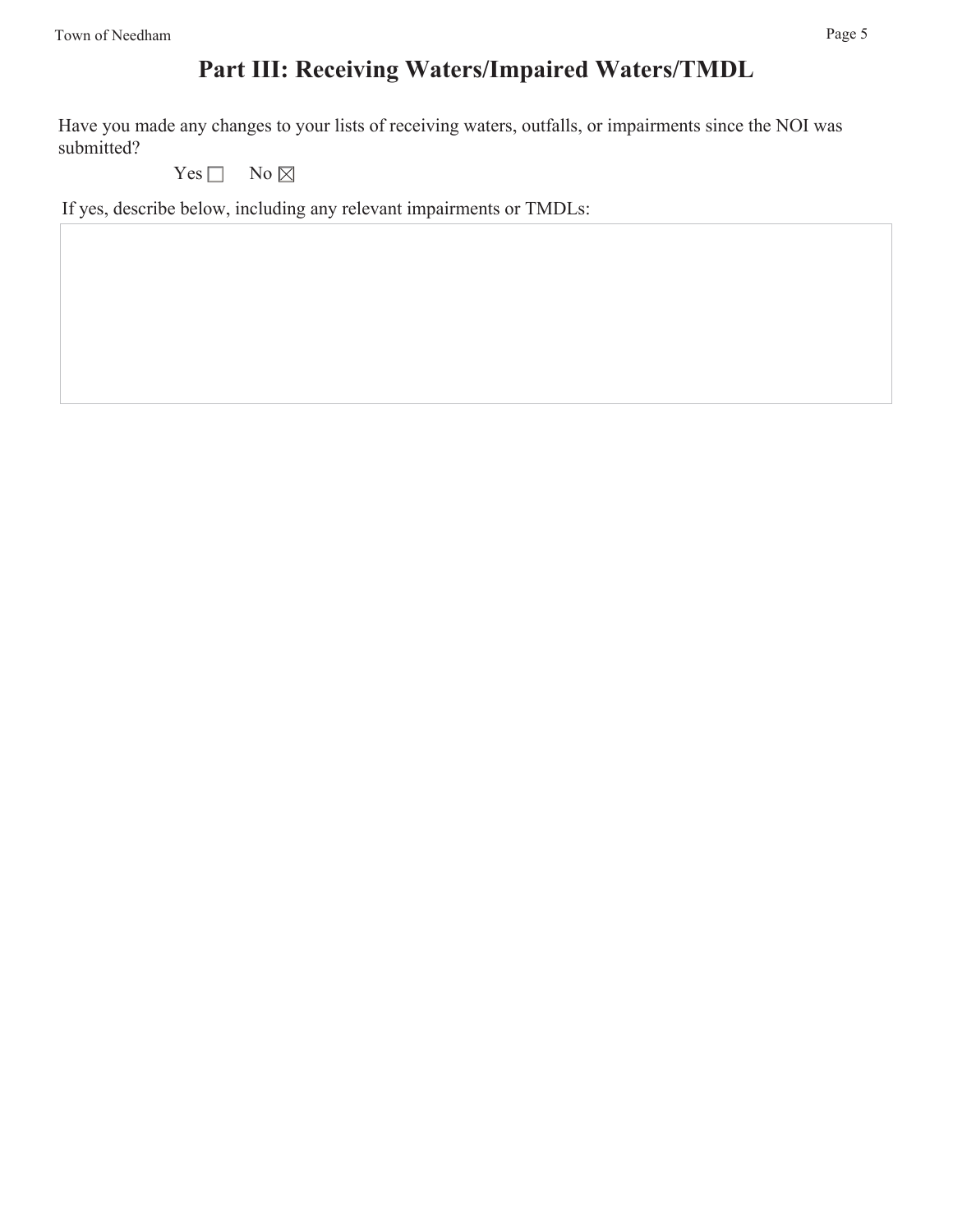## **Part IV: Minimum Control Measures**

*Please fill out all of the metrics below. If applicable, include in the description who completed the task if completed by a third party.* 

## **MCM1: Public Education**

Number of educational messages completed during the reporting period: 8

*Below, report on the educational messages completed during the first year. For the measurable goal(s) please describe the method/measures used to assess the overall effectiveness of the educational program.*

#### **BMP:Management of Pet Waste**

Message Description and Distribution Method:

Proper care and disposal of pet waste and the environmental impacts of not conforming to Needham's bylaw 3.7.7. Brochure available on website and provided to each resident with request for pet licensing/renewal as of April 2019.

Targeted Audience: Residents

Responsible Department/Parties: DPW Operations

Measurable Goal(s):

Facebook (428); Twitter (751); Brochures available at Public Works and Town Clerk for Public; Website

Message Date(s):  $\frac{3}{13/19}$  - ongoing

| Message Completed for: | Appendix F Requirements $\boxtimes$ | Appendix H Requirements $\boxtimes$ |
|------------------------|-------------------------------------|-------------------------------------|
|------------------------|-------------------------------------|-------------------------------------|

| Was this message different than what was proposed in your NOI? Yes $\square$ No $\boxtimes$ |  |
|---------------------------------------------------------------------------------------------|--|
|                                                                                             |  |

If yes, describe why the change was made:

#### **BMP:Septic System Care**

Message Description and Distribution Method:

Distributed to all new applicants for septic system in town. Describes the proper care and maintenance of a septic system.

Targeted Audience: Residents

Responsible Department/Parties: Health Department

Measurable Goal(s):

Distributed with Septic System Permits (8); Brochures available at Health Department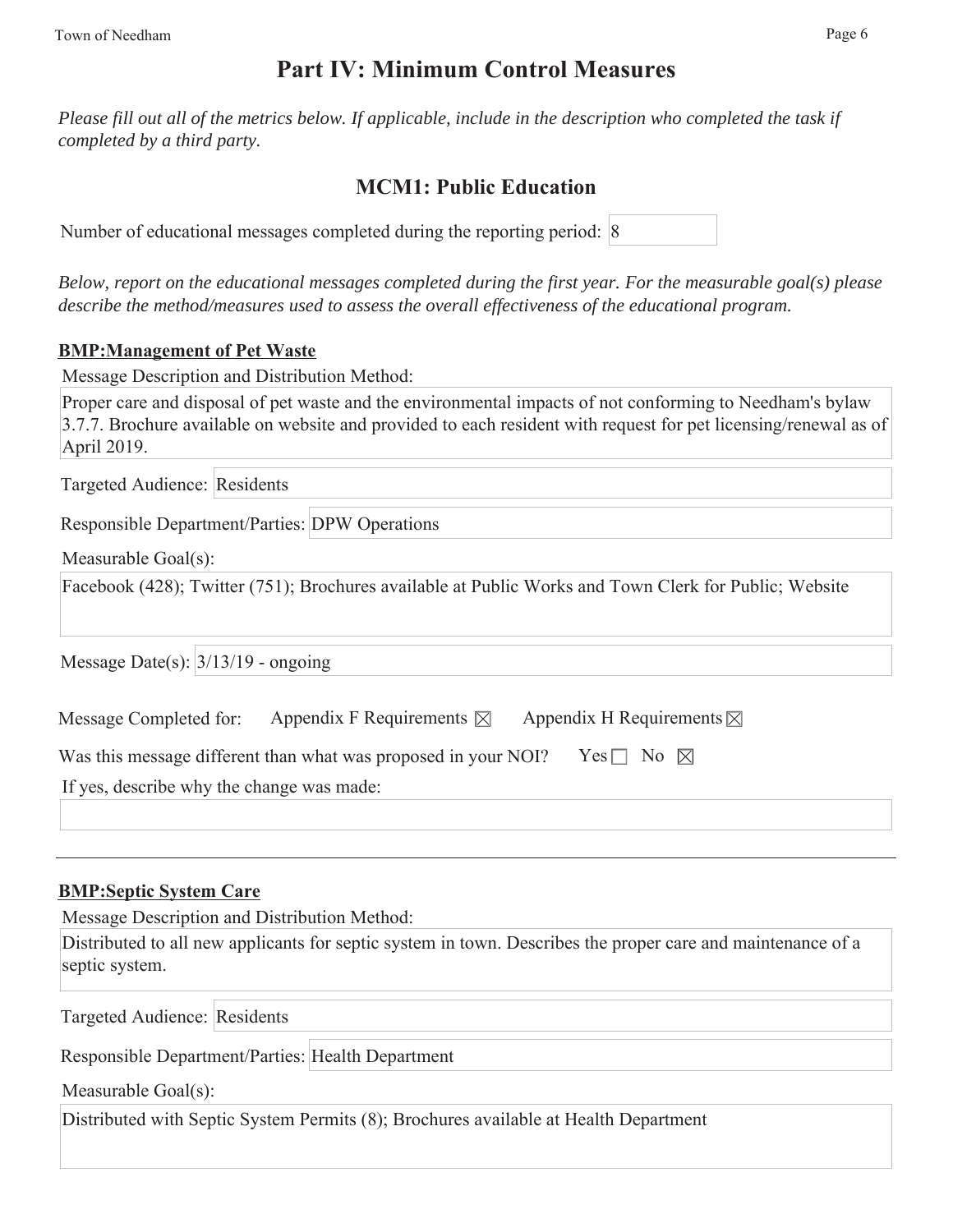| Message Date(s): $\frac{5}{118}$ - ongoing                                                     |
|------------------------------------------------------------------------------------------------|
| Message Completed for: Appendix F Requirements $\boxtimes$ Appendix H Requirements $\boxtimes$ |
| Was this message different than what was proposed in your NOI? Yes $\Box$ No $\boxtimes$       |
| If yes, describe why the change was made:                                                      |
|                                                                                                |
| <b>BMP:Lawn &amp; Garden Tips</b><br>Message Description and Distribution Method:              |
| Posted on Facebook and Twitter. Proper use of chemicals such as fertilizer and pesticides.     |
|                                                                                                |
| Targeted Audience: Residents                                                                   |
| <b>Responsible Department/Parties: DPW Operations</b>                                          |
| Measurable Goal(s):                                                                            |
| Facebook 495; Twitter (20,100)                                                                 |
|                                                                                                |

Message Date(s):  $5/9/19$ 

| Message Completed for:                    | Appendix F Requirements $\boxtimes$                            | Appendix H Requirements $\Box$ |  |
|-------------------------------------------|----------------------------------------------------------------|--------------------------------|--|
|                                           | Was this message different than what was proposed in your NOI? | Yes $\Box$ No $\boxtimes$      |  |
| If yes, describe why the change was made: |                                                                |                                |  |

#### **BMP:Leaf Collection and Disposal**

Message Description and Distribution Method:

Posted on Facebook, Twitter and on Town Website. Proper disposal and care of leaves during fall clean-up and throughout the season.

Targeted Audience: Residents Responsible Department/Parties: DPW Operations Measurable Goal(s): Facebook (232); Twitter (495); Website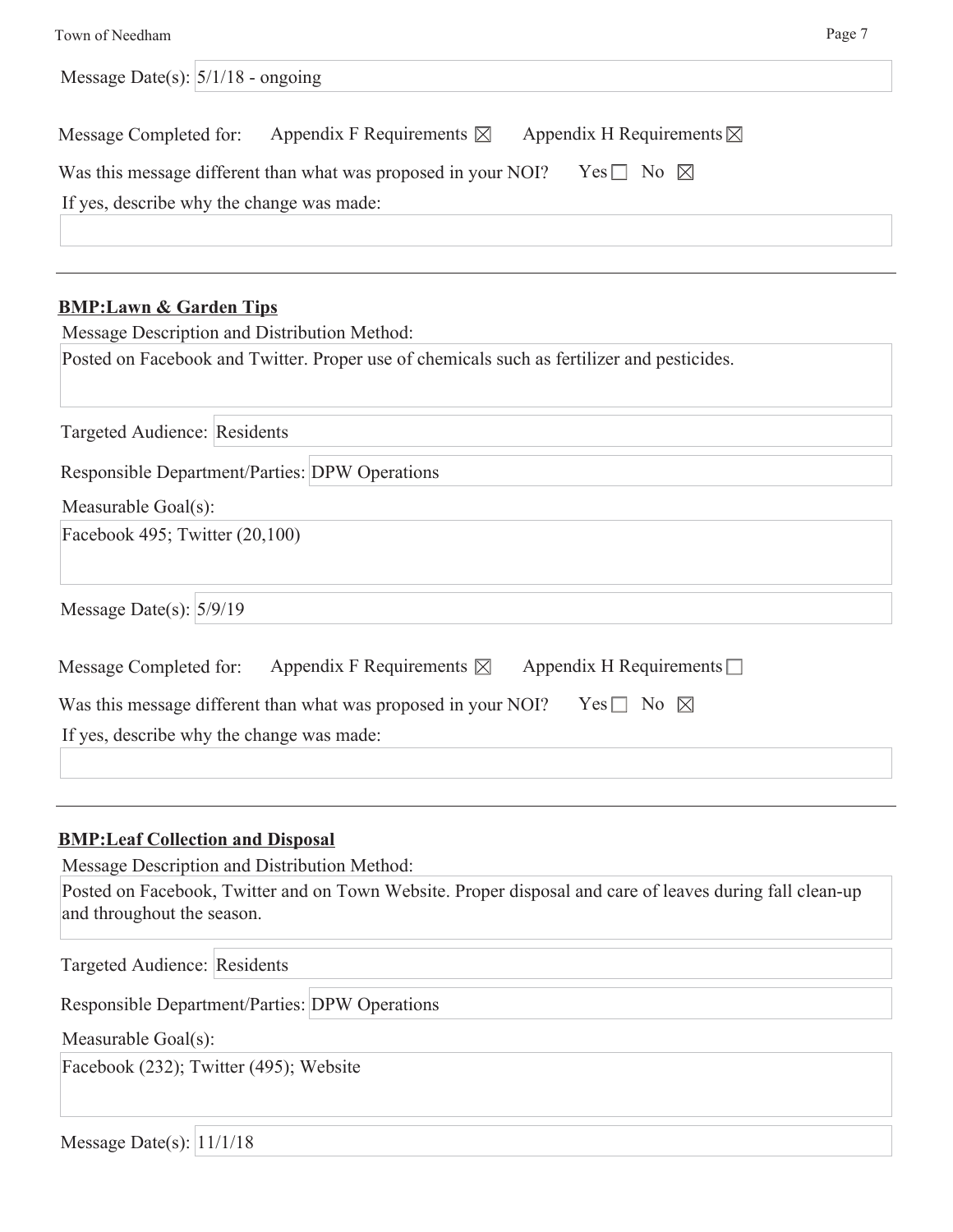| Appendix F Requirements $\boxtimes$<br>Appendix H Requirements $\Box$<br>Message Completed for:   |  |  |  |  |
|---------------------------------------------------------------------------------------------------|--|--|--|--|
| Was this message different than what was proposed in your NOI?<br>Yes $\Box$ No $\boxtimes$       |  |  |  |  |
| If yes, describe why the change was made:                                                         |  |  |  |  |
|                                                                                                   |  |  |  |  |
|                                                                                                   |  |  |  |  |
| <b>BMP: Think Blue: Fowl Water 2019</b>                                                           |  |  |  |  |
| Message Description and Distribution Method:                                                      |  |  |  |  |
| Think Blue Massachusetts "Fowl Water" video (https://www.thinkbluemassachusetts.org/)             |  |  |  |  |
| Advertisement on Facebook, Instagram, & YouTube                                                   |  |  |  |  |
| Targeted Audience: Residents                                                                      |  |  |  |  |
| Responsible Department/Parties: DPW Operations                                                    |  |  |  |  |
| Measurable Goal(s):                                                                               |  |  |  |  |
| Facebook/Instagram 17,410; You Tube 16,654; social media impressions from residents of Needham.   |  |  |  |  |
| Message Date(s): 6/23/19-6/30/19                                                                  |  |  |  |  |
| Appendix F Requirements $\boxtimes$ Appendix H Requirements $\boxtimes$<br>Message Completed for: |  |  |  |  |
| Was this message different than what was proposed in your NOI?<br>Yes $\Box$ No $\boxtimes$       |  |  |  |  |
|                                                                                                   |  |  |  |  |
| If yes, describe why the change was made:                                                         |  |  |  |  |
|                                                                                                   |  |  |  |  |
|                                                                                                   |  |  |  |  |

### **BMP: Paint Surplus Days**

Message Description and Distribution Method:

Notification of RTS acceptance of paint surplus supplies to be collected for appropriate disposal.

Targeted Audience: Residents

Responsible Department/Parties: DPW Operations

Measurable Goal(s):

Twitter (4,392)

Message Date(s): 5/17/18, 6/12/18, 7/19/18, 10/19/18, 4/18/19, 5/17/19, 6/13/19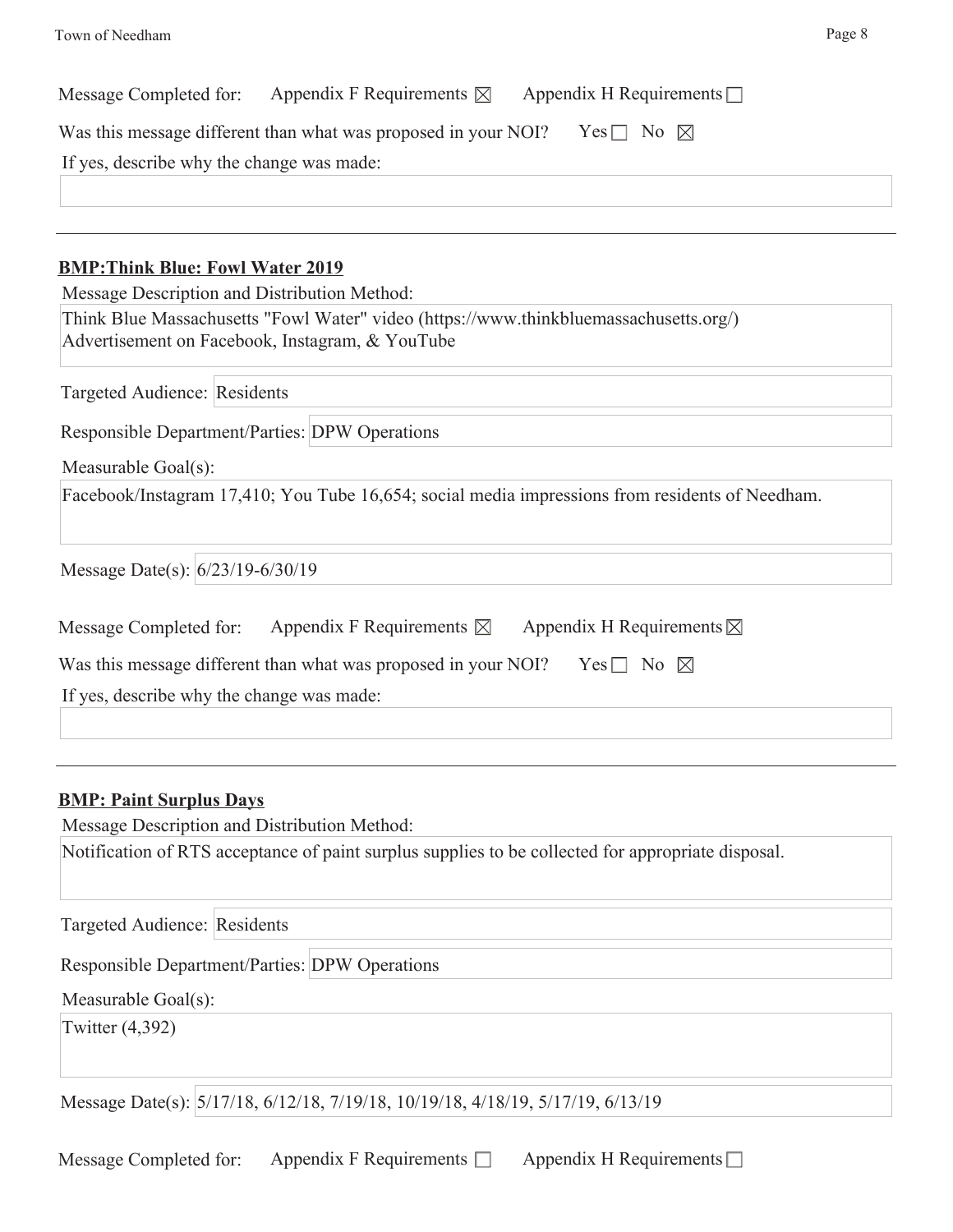| Town of Needham                                                                                                                                                                       | Page 9 |
|---------------------------------------------------------------------------------------------------------------------------------------------------------------------------------------|--------|
| Was this message different than what was proposed in your NOI?<br>No $\boxtimes$<br>$Yes \perp$                                                                                       |        |
| If yes, describe why the change was made:                                                                                                                                             |        |
|                                                                                                                                                                                       |        |
|                                                                                                                                                                                       |        |
| <b>BMP: Household Hazardous Waste Day</b>                                                                                                                                             |        |
| Message Description and Distribution Method:                                                                                                                                          |        |
| Information about the hazardous materials accepted at the RTS on this annual collection day. Materials are<br>collected and removed by a contractor for proper handling and disposal. |        |

| Targeted Audience: Residents                                                             |
|------------------------------------------------------------------------------------------|
| <b>Responsible Department/Parties: DPW Operations</b>                                    |
| Measurable Goal(s):                                                                      |
| Twitter $(618)$                                                                          |
| Message Date(s): $10/4/18$                                                               |
| Appendix F Requirements $\Box$ Appendix H Requirements $\Box$<br>Message Completed for:  |
| Was this message different than what was proposed in your NOI? Yes $\Box$ No $\boxtimes$ |
| If yes, describe why the change was made:                                                |
|                                                                                          |

#### **BMP:Clear-a-Basin**

| Message Description and Distribution Method:                                                         |
|------------------------------------------------------------------------------------------------------|
| Communication regarding the importance of keeping catch basins clear of debris.                      |
| Targeted Audience: Residents                                                                         |
| <b>Responsible Department/Parties: DPW Operations</b>                                                |
| Measurable Goal(s):                                                                                  |
| Twitter $(5,531)$                                                                                    |
| Message Date(s): 10/29/18, 11/9/18, 1/23/19                                                          |
| Appendix F Requirements $\boxtimes$<br>Appendix H Requirements $\boxtimes$<br>Message Completed for: |
| Yes $\Box$ No $\boxtimes$<br>Was this message different than what was proposed in your NOI?          |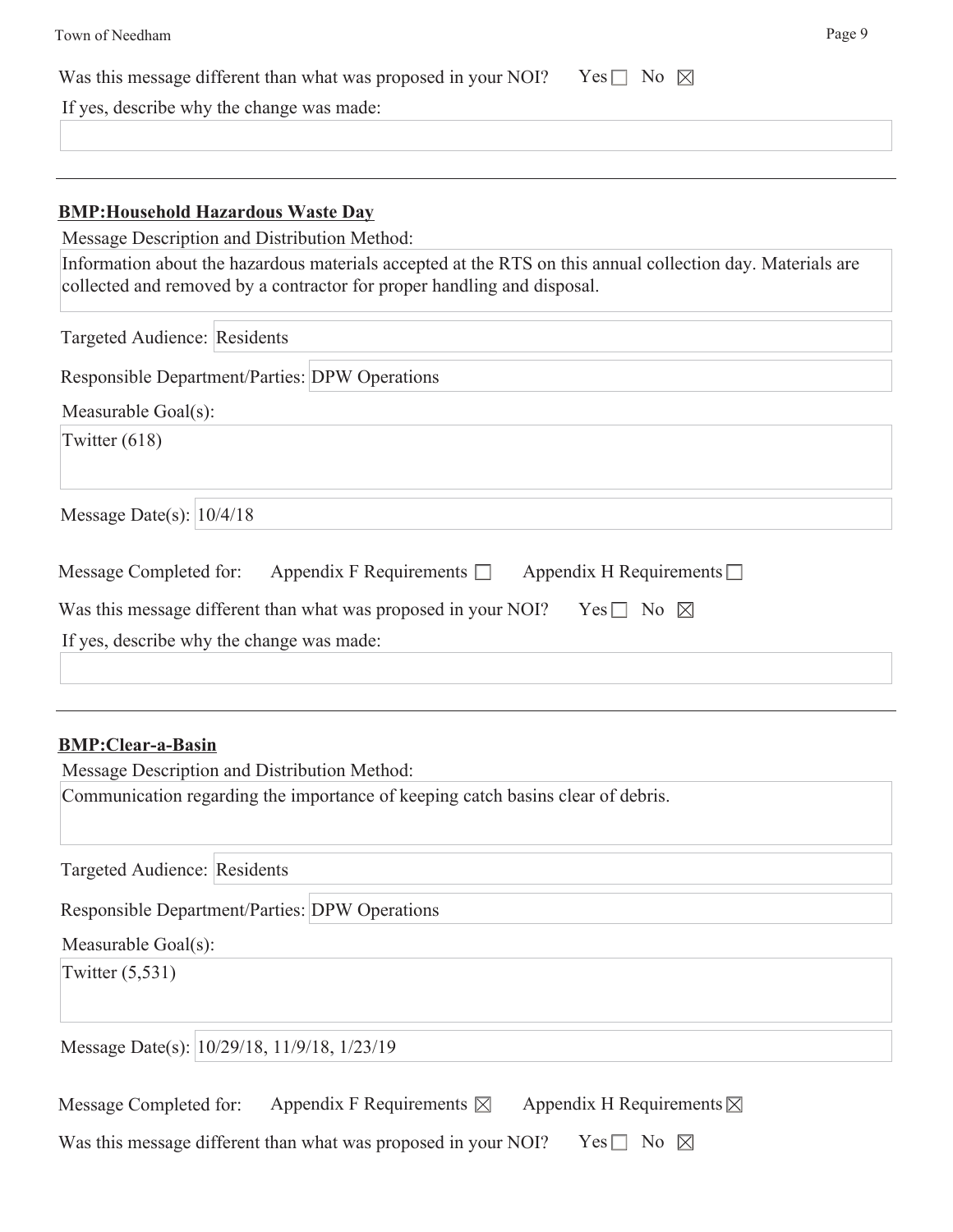If yes, describe why the change was made:

Add an Educational Message

## **MCM2: Public Participation**

Describe the opportunity provided for public involvement in the development of the Stormwater Management Program (SWMP) during the reporting period:

The SWMP was completed in September 2019 and is currently in public review status. Comments and revisions, if applicable, will be reported during the next reporting period.

Was this opportunity different than what was proposed in your NOI? Yes  $\boxtimes$  No  $\Box$ 

Describe any other public involvement or participation opportunities conducted during the reporting period:

Public participation opportunities for this reporting period included:

| 4/28/2019                 | <b>CRWA</b> | Run of the Charles                        |
|---------------------------|-------------|-------------------------------------------|
| $5/19/18 - 6/15/2019$     | <b>RTS</b>  | Paint Collection                          |
| 10/6/2018                 | RTS.        | Household Hazardous Waste Day             |
| 5/2/2019                  |             | Park and Recreation Restock the Reservoir |
| $11/4 - 25/2018$          | RTS.        | Leaf Collection                           |
| $\frac{5}{1/8}$ - 6/30/19 | <b>DPW</b>  | Stormwater Plaque Placement               |

## **MCM3: Illicit Discharge Detection and Elimination (IDDE)**

#### **Sanitary Sewer Overflows (SSOs)**

*Below, report on the number of SSOs identified in the MS4 system and removed during this reporting period.*

Number of SSOs identified: 1

Number of SSOs removed: 1

*Below, report on the total number of SSOs identified in the MS4 system and removed to date. At a minimum, report SSOs identified since 2013.*

Total number of SSOs identified: 8

Total number of SSOs removed: 8

### **MS4 System Mapping**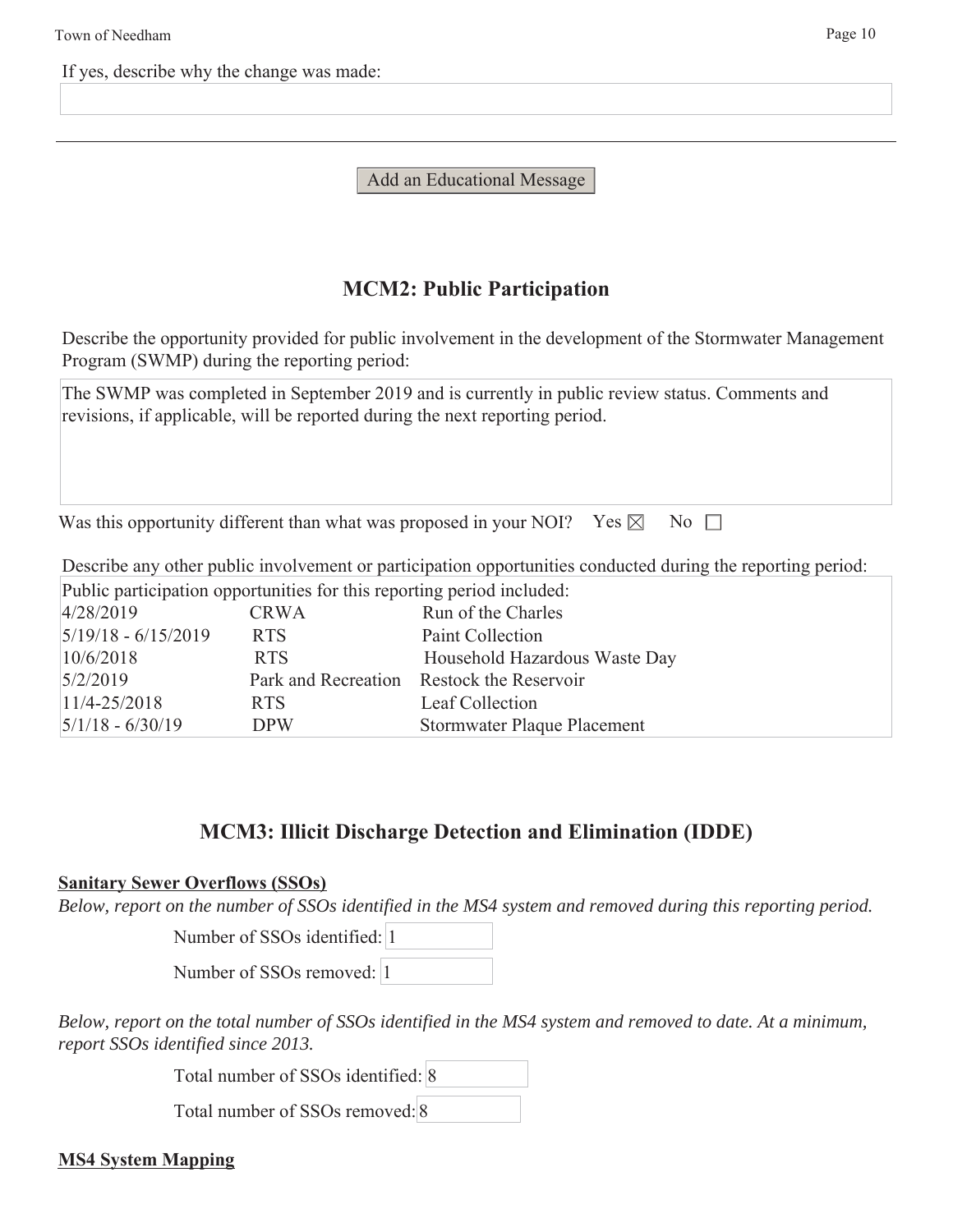Town of Needham Page 11

Describe the status of your MS4 map, including any progress made during the reporting period:

The MS4 map is reviewed annually and updated accordingly. There were no changes to the mapping area during this reporting period. The current map is located at https://www.needhamma.gov/323/Stormwater-Management.

## **Screening of Outfalls/Interconnections**

*If conducted, please submit any outfall monitoring results from this reporting period. Outfall monitoring results should include the date, outfall/interconnection identifier, location, weather conditions at time of sampling, precipitation in previous 48 hours, field screening parameter results, and results from all analyses.*

 $\circ$  The outfall screening data is attached to the email submission

The outfall screening data can be found at the following website:

https://www.needhamma.gov/323/Stormwater-Management

*Below, report on the number of outfalls/interconnections screened during this reporting period.*

Number of outfalls screened: 0

*Below, report on the percent of total outfalls/ interconnections screened to date.*

Percent of total outfalls screened: 100

## **Catchment Investigations**

*If conducted, please submit all data collected during this reporting period as part of the dry and wet weather investigations. Also include the presence or absence of System Vulnerability Factors for each catchment.*

 $\circ$  The catchment investigation data is attached to the email submission

The catchment investigation data can be found at the following website:

https://www.needhamma.gov/323/Stormwater-Management

*Below, report on the number of catchment investigations completed during this reporting period.*

Number of catchment investigations completed this reporting period: 0

*Below, report on the percent of catchments investigated to date.*

Percent of total catchments investigated: 0

*Optional:* Provide any additional information for clarity regarding the catchment investigations below:

Catchment investigations are conducted as part of the current CCTV inspection program to identify illicit connections. The CCTV inspection program is an ongoing program to inspect 10% of the Town's drainage system every year. The program has proven to be successful in identifying illicit connections and in the future will use composite sampling results to target inspection efforts.

## **IDDE Progress**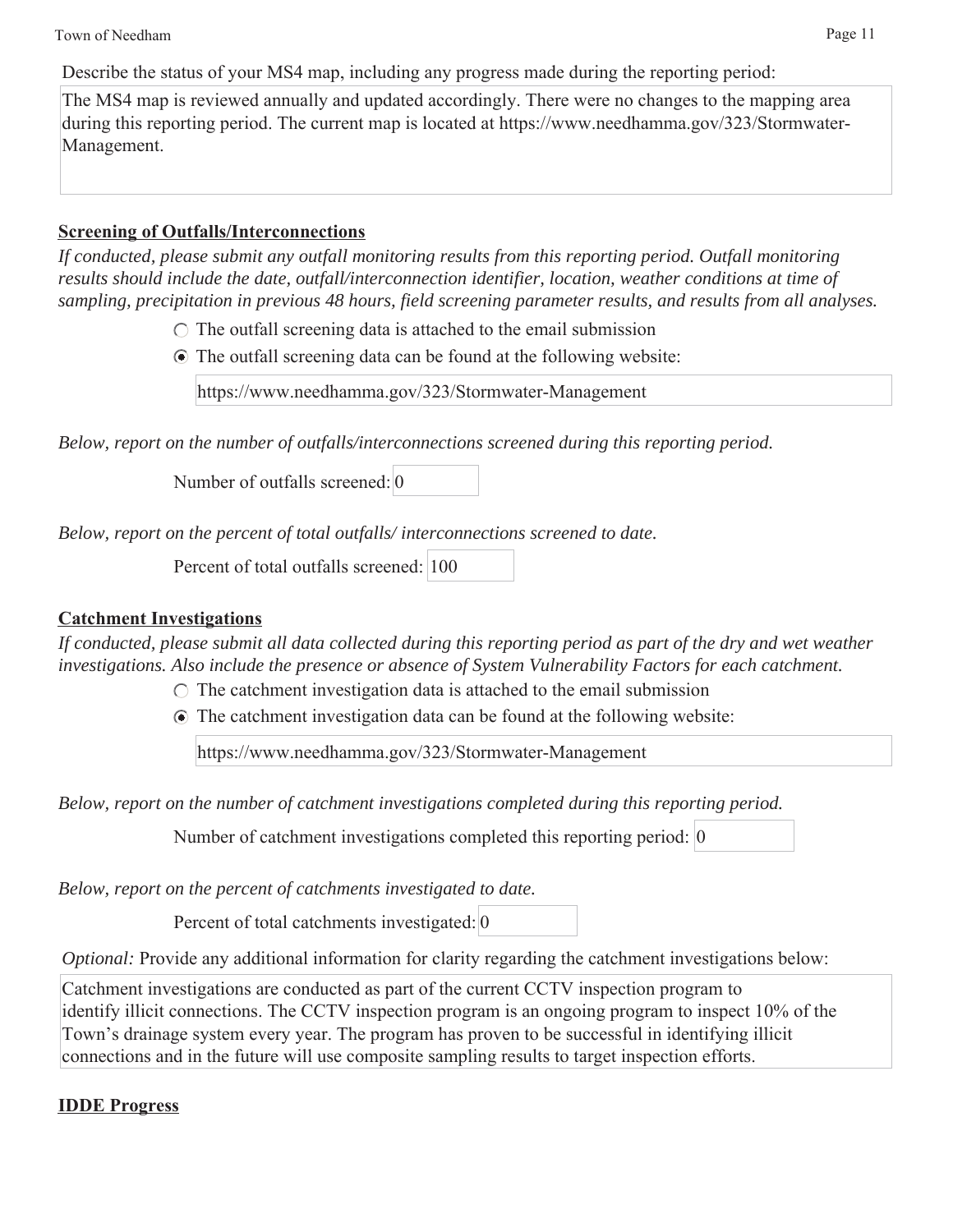Town of Needham Page 12

*If illicit discharges were found, please submit a document describing work conducted over this reporting period, and cumulative to date, including location source; description of the discharge; method of discovery; date of discovery; and date of elimination, mitigation, or enforcement OR planned corrective measures and schedule of removal.*

- $\circ$  The illicit discharge removal report is attached to the email submission
- The illicit discharge removal report can be found at the following website:

https://www.needhamma.gov/323/Stormwater-Management

*Below, report on the number of illicit discharges identified and removed, along with the volume of sewage removed during this reporting period.*

| Number of illicit discharges identified: $ 0\rangle$ |         |
|------------------------------------------------------|---------|
| Number of illicit discharges removed: 0              |         |
| Estimated volume of sewage removed: 0                | [UNITS] |

*Below, report on the total number of illicit discharges identified and removed to date. At a minimum, report on the number of illicit discharges identified and removed since the effective date of the permit.*

Total number of illicit discharges identified: 0

Total number of illicit discharges removed: 0

*Optional:* Provide any additional information for clarity regarding illicit discharges identified, removed, or planned to be removed below:

Illicit discharges identified and were removed prior to this permit effective date.

### **Employee Training**

Describe the frequency and type of employee training conducted during the reporting period:

Employee training occurred during the reporting period on the following dates:

| 12/18/18 | MS4 Permit Overview & IDDE Training          |
|----------|----------------------------------------------|
| 1/29/19  | Good Housekeeping - Municipal Facilities O&M |
| 4/26/19  | Good Housekeeping - Municipal Facilities O&M |
| 5/14/19  | Good Housekeeping - Municipal Facilities O&M |
| 6/11/19  | <b>NPDES MS4 Training Summary</b>            |

## **MCM4: Construction Site Stormwater Runoff Control**

*Below, report on the construction site plan reviews, inspections, and enforcement actions completed during this reporting period.*

|  |  | Number of site plan reviews completed: 16 |  |
|--|--|-------------------------------------------|--|
|  |  |                                           |  |

Number of inspections completed: 32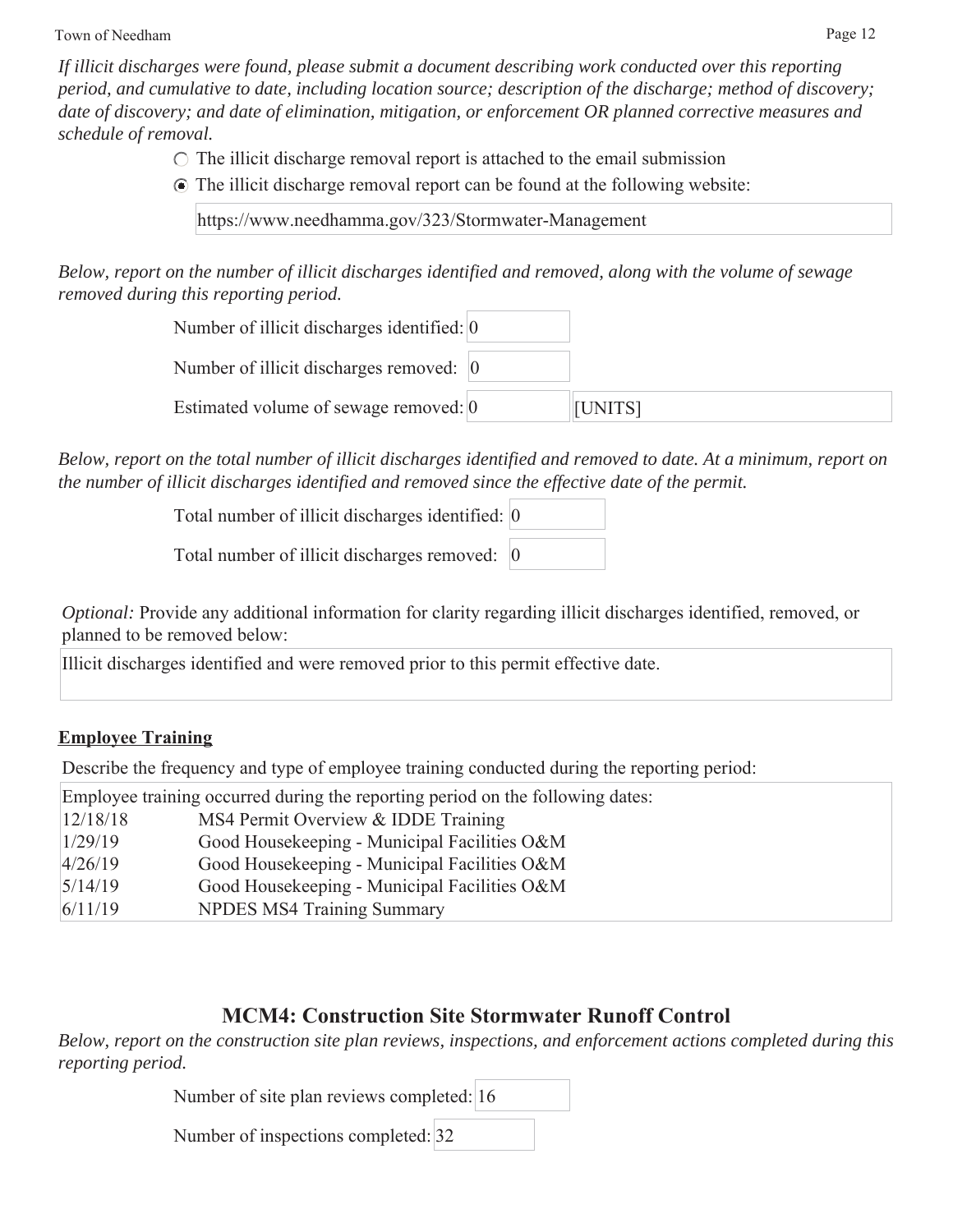Number of enforcement actions taken: 1

## **MCM5: Post-Construction Stormwater Management in New Development and Redevelopment**

#### **Ordinance Development**

Describe the status of the post-construction ordinance required to be complete in year 2 of the permit term:

The Town proposed a stormwater bylaw to establish standards to promote the removal of pollutants from stormwater, encourage recharging of stormwater, develop methods to maintain functional operation of stormwater BMPs, and improve stormwater quality in the environment. The bylaw was approved at the Fall 2018 Town meeting. All persons required to obtain a building Permit for new construction and/or additions greater than 25% of the existing building footprint are subject to the requirements of the bylaw. This also includes any permit or decision by Planning Board, Zoning Board of Appeals, or Conservation Commission.

7.7.3.3 Post-Construction

For both commercial and residential projects, the Stormwater Management and Erosion Control Plan shall include provisions for post-construction measures to provide a minimum combined volumetric capacity to recharge a minimum of one (1) inch of rainfall depth over the total impervious area of the property (buildings and impervious surfaces). For commercial projects, the Stormwater Management and Erosion Control Plan shall include stormwater runoff quality controls and other structural and non-structural Best Management Practices (BMPs) to remove pollutants from stormwater prior to recharge to the groundwater in accordance with the Massachusetts Stormwater Handbook. The purpose of this plan is to prevent or minimize increases in stormwater volumes and flows to the MS4 and to reduce pollutant loading to the MS4 and receiving waters.

#### **As-built Drawings**

Describe the status of the measures the MS4 has utilized to require the submission of as-built drawings and ensure long term operation and maintenance of completed construction sites required to be complete in year 2 of the permit term:

Needham's Stormwater By-law states:

7.7.3.7 As-Built Drawing

Except as provided for in Section 7.7.3.4, as-built drawings stamped by a Massachusetts Registered Professional Engineer showing all stormwater management systems shall accompany the as-built Plot Plan at the completion of a project.

#### **Street Design and Parking Lots Report**

Describe the status of the street design and parking lots assessment due in year 4 of the permit term, including any planned or completed changes to local regulations and guidelines:

Needham is reviewing street design and parking lot regulations and guidelines for stormwater management opportunities for year 4 of the permit term.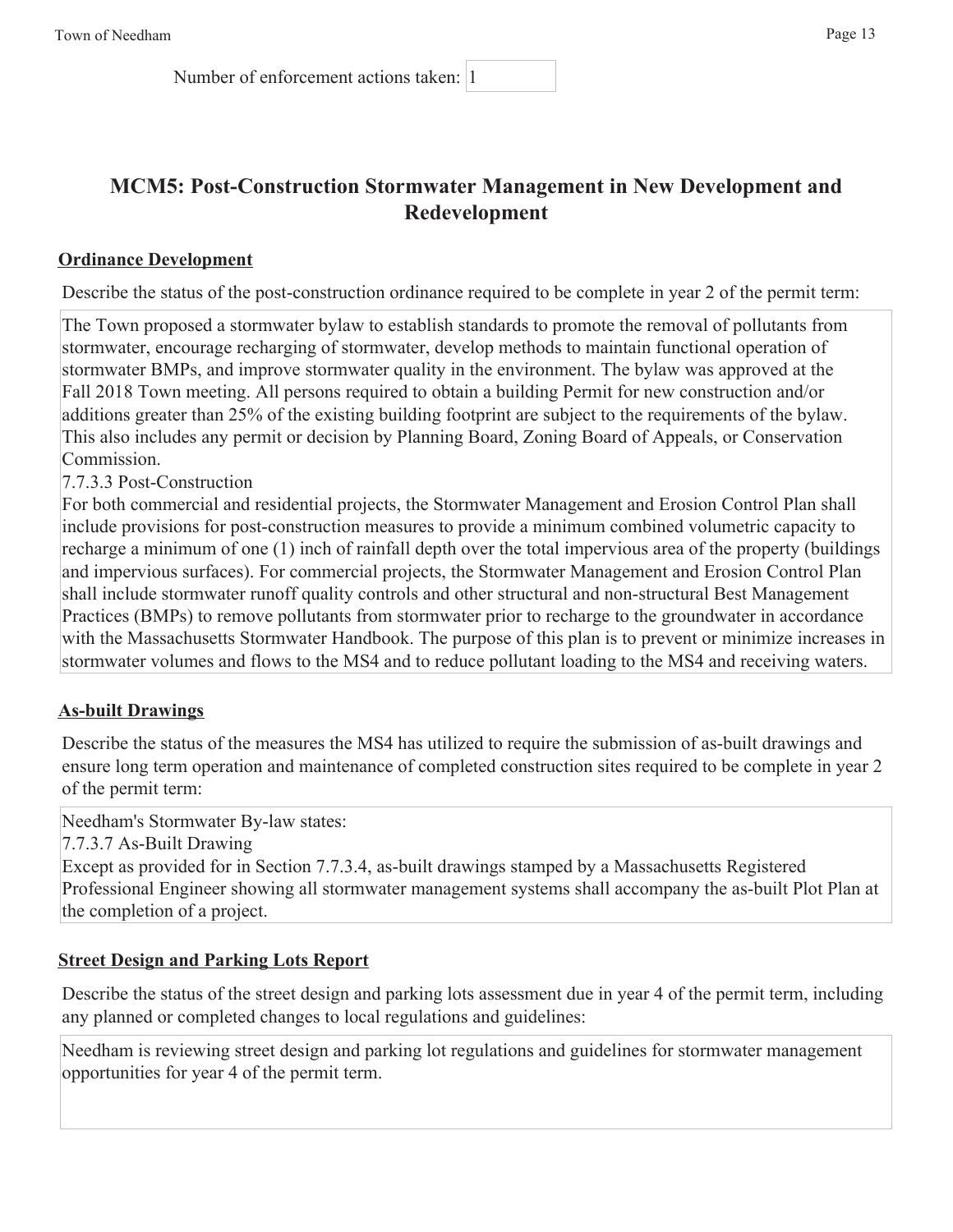#### **Green Infrastructure Report**

Describe the status of the green infrastructure report due in year 4 of the permit term, including the findings and progress towards making the practice allowable:

Green infrastructure is a component of Total Watershed Management of which Needham is actively pursuing. Our commitment to Total Watershed Management is included in the SWMP. We continue to develop and encourage green infrastructure through land use and water management principles. The full report is anticipated in year 4 or the permit term.

#### **Retrofit Properties Inventory**

Describe the status of the inventory, due in year 4 of the permit term, of permittee-owned properties that could be modified or retrofitted with BMPs to mitigate impervious areas and report on any properties that have been modified or retrofitted:

Needham contracted with the engineering firm BETA to develop an inventory of properties that have existing and proposed BMPs as part of the Watershed Management Plan. That inventory is being reviewed and investigated for viable opportunities for additional BMPs. Determinations are anticipated in year 4 of the permit term.

## **MCM6: Good Housekeeping**

#### **Catch Basin Cleaning**

Describe the status of the catch basin cleaning optimization plan:

This is discussed in the SWMP found at https://www.needhamma.gov/323/Stormwater-Management.

*If complete, attach the catch basin cleaning optimization plan or the schedule to gather information to develop the optimization plan:*

 $\circ$  The catch basin cleaning optimization plan or schedule is attached to the email submission

The catch basin cleaning optimization plan or schedule can be found at the following website:

https://www.needhamma.gov/323/Stormwater-Management

*Below, report on the number of catch basins inspected and cleaned, along with the total volume of material removed from the catch basins during this reporting period.*

Number of catch basins inspected: 2464

Number of catch basins cleaned: 2464

Total volume or mass of material removed from all catch basins: 487 Cubic Yards

*Below, report on the total number of catch basins in the MS4 system, if known.*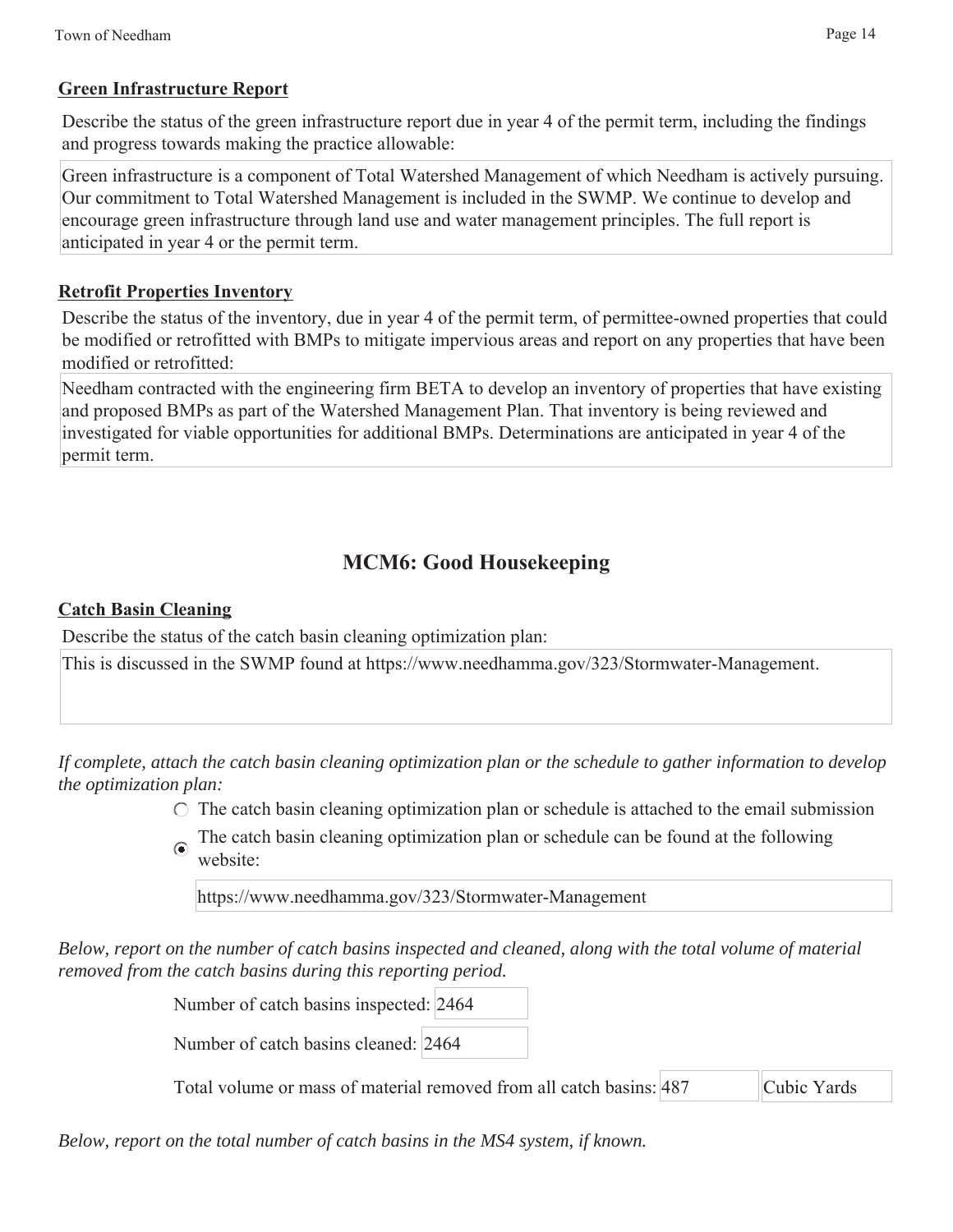Total number of catch basins: 4300

## *If applicable:*

Report on the actions taken if a catch basin sump is more than 50% full during two consecutive routine inspections/cleaning events:

If a catch basin is reported to have been >50% full during two consecutive events, the basin will be flagged for review by the Water and Sewer Division for additional investigation as to the root cause of the excessive volume of material. Appropriate mitigation efforts will be made to augment the basin, area or drain as applicable to reduce the level of material present at the next scheduled inspection/cleaning event. As a second line of defense, the drain is inspected with CCTV and flushed of any excessive sediment. Needham also has a brook and culvert program designed to catch large amounts of sediment that may have been missed through catch basin cleaning and drain flushing efforts. Should such mitigation efforts result in no significant change in volume of material, the catch basin will be flagged for additional inspections/cleanings on a more frequent basis to be determined by the Water and Sewer Division.

#### **Street Sweeping**

Describe the status of the written procedures for sweeping streets and municipal-owned lots:

Written procedures have been drafted.

*Report on street sweeping completed during the reporting period using one of the three metrics below.*

| $\bigcirc$ Number of miles cleaned:         |       |
|---------------------------------------------|-------|
| $\circ$ Volume of material removed:         |       |
| $\odot$ Weight of material removed:  110.05 | l ons |

### *If applicable:*

For rural uncurbed roadways with no catch basins, describe the progress of the inspection, documentation, and targeted sweeping plan:

Not applicable. All Needham roadways have catch basins with Cape Cod burms or granite curbing.

### **Winter Road Maintenance**

Describe the status of the written procedures for winter road maintenance including the storage of salt and sand:

Needham DPW's scope of responsibilities during snow and ice events includes 130 miles of roadways, 54 miles of sidewalks, school and municipal parking lots, access to fire and police stations, water and sewer pump stations, water treatment plant, and the recycling transfer station. The Town's snow and ice program is design for long duration heavy snow fall and is easily modified for smaller events. The roads in Needham are first treated with deicing materials from chemical spreaders. The DPW uses various combinations of rock salt, sand, calcium chloride, and a liquid magnesium chloride mixture and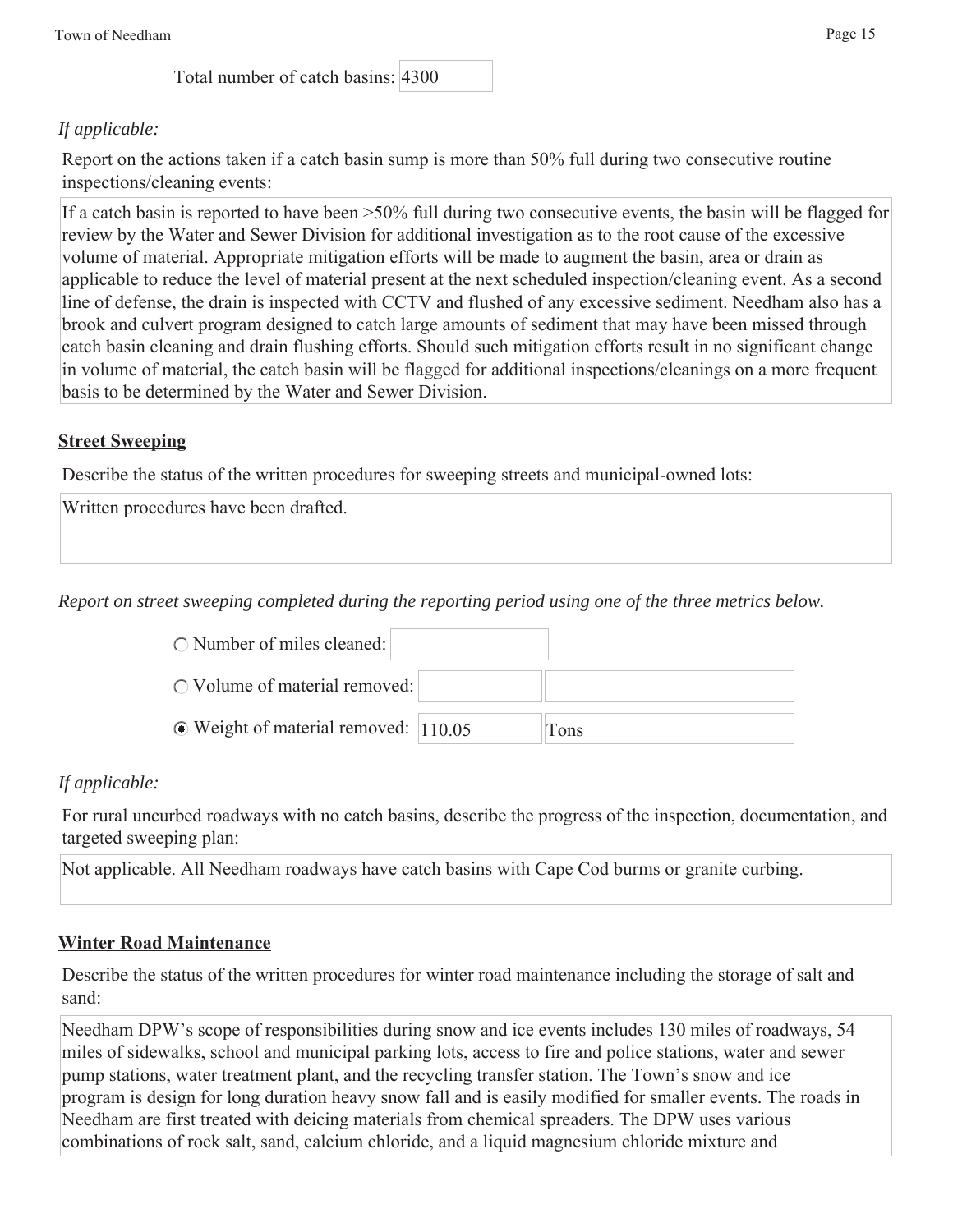#### determines application rates based on storm conditions.

#### **Inventory of Permittee-Owned Properties**

Describe the status of the inventory, due in year 2 of the permit term, of permittee-owned properties, including parks and open spaces, buildings and facilities, and vehicles and equipment, and include any updates:

A draft Municipal Stormwater Operations and Maintenance (O&M) Program has been developed by the Town. This O&M Program has been prepared to address the good housekeeping and pollution prevention for permittee owned operations requirements (Part 2.3.7.a.) of permit. It provides an inventory of all permittee (Town) owned facilities within the categories of parks and open space, buildings and facilities, and vehicles and equipment. Procedures have been developed and included in this plan to maintain these facilities and the Town's MS4 stormwater infrastructure such as catch basins and treatment structures and the impervious surfaces, streets and parking lots that are tributary to them.

It is anticipated for final completion within year 2 of the permit term.

### **O&M Procedures for Parks and Open Spaces, Buildings and Facilities, and Vehicles and Equipment**

Describe the status of the operation and maintenance procedures, due in year 2 of the permit term, of permittee-owned properties (parks and open spaces, buildings and facilities, vehicles and equipment) and include maintenance activities associated with each:

A draft Municipal Stormwater Operations and Maintenance (O&M) Program has been developed by the Town. This O&M Program has been prepared to address the good housekeeping and pollution prevention for permittee owned operations requirements (Part 2.3.7.a.) of permit. It provides an inventory of all permittee (Town) owned facilities within the categories of parks and open space, buildings and facilities, and vehicles and equipment. Procedures have been developed and included in this plan to maintain these facilities and the Town's MS4 stormwater infrastructure such as catch basins and treatment structures and the impervious surfaces, streets and parking lots that are tributary to them.

It is anticipated for final completion within year 2 of the permit term.

### **Stormwater Pollution Prevention Plan (SWPPP)**

Describe the status of any SWPPP, due in year 2 of the permit term, for permittee-owned or operated facilities including maintenance garages, public works yards, transfer stations, and other waste handling facilities where pollutants are exposed to stormwater:

The Town has also developed draft Stormwater Pollution Prevention Plans (SWPPP) for the Town DPW facility and the Recycling and Transfer Station facility. These plans have been prepared to meet the requirements (Part 2.3.7.b) of the permit. The plans include maps and maintenance logs for record keeping and reporting and fulfills requirement 10 listed above for Good Housekeeping and Pollution Prevention for Permittee Owned Operations.

It is anticipated for final completion within year 2 of the permit term.

*Below, report on the number of site inspections for facilities that require a SWPPP completed during this reporting period.*

Number of site inspections completed: 0

Describe any corrective actions taken at a facility with a SWPPP:

Reporting procedures in process of creation, anticipated implementation for year 2 permit.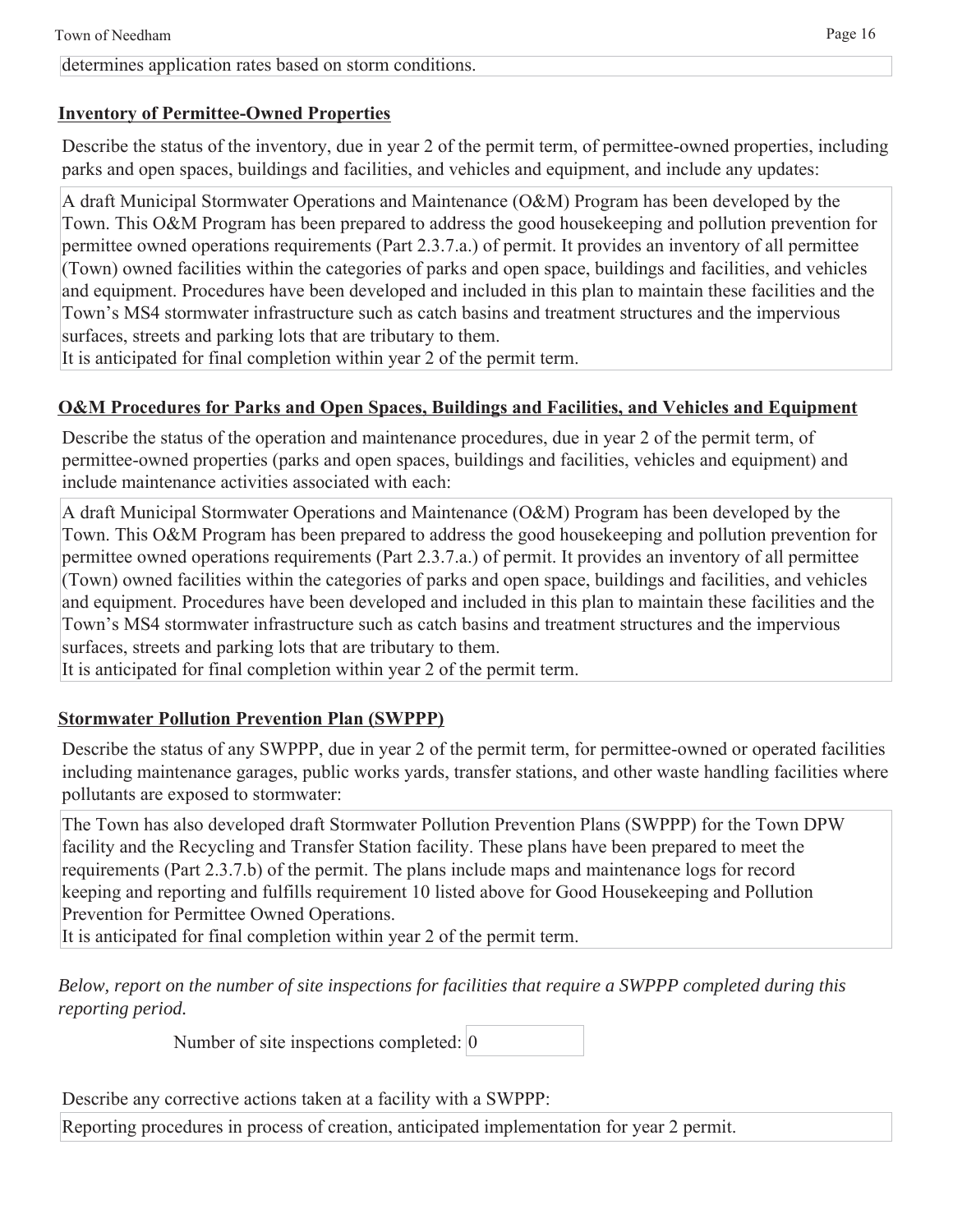#### **O&M Procedures for Stormwater Treatment Structures**

Describe the status of the written procedure for stormwater treatment structure maintenance:

Reporting procedures in process of creation, anticipated implementation for year 2 permit.

## **Additional Information**

#### **Monitoring or Study Results**

*Results from any other stormwater or receiving water quality monitoring or studies conducted during the reporting period not otherwise mentioned above, where the data is being used to inform permit compliance or permit effectiveness must be attached.*

Not applicable

 $\bigcirc$  The results from additional reports or studies are attached to the email submission

 $\bigcirc$  The results from additional reports or studies can be found at the following website(s):

If such monitoring or studies were conducted on your behalf or if monitoring or studies conducted by other entities were reported to you, a brief description of the type of information gathered or received shall be described below:

#### **Additional Information**

*Optional:* Enter any additional information relevant to your stormwater management program implementation during the reporting period. Include any BMP modifications made by the MS4 if not already discussed above:

#### **Activities Planned for Next Reporting Period**

Please confirm that your SWMP has been, or will be, updated to comply with all applicable permit requirements including but not limited to the year 2 requirements summarized below. (Note: impaired waters and TMDL requirements are not listed below)

Yes, I agree  $\boxtimes$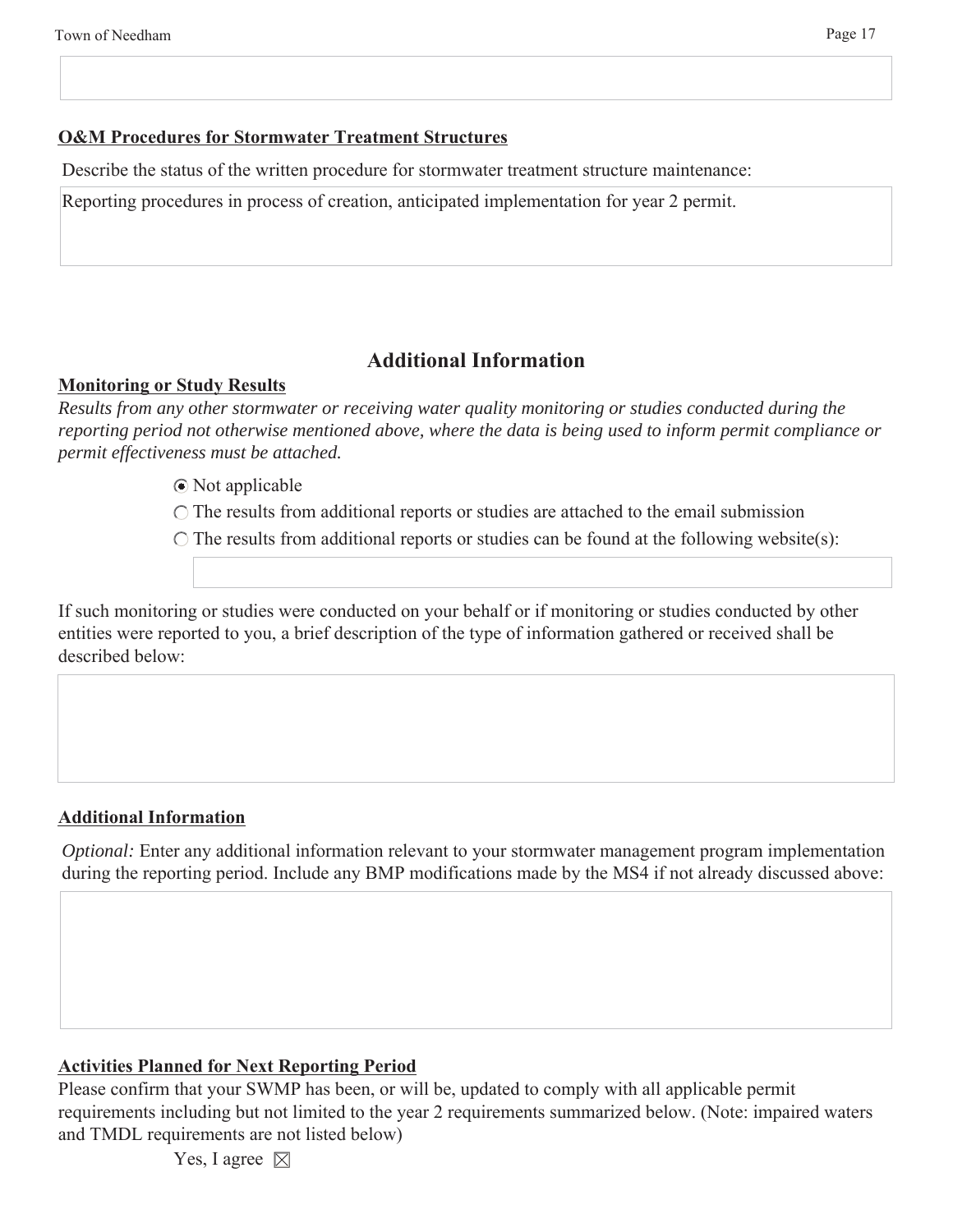- Complete system mapping Phase I
- Begin investigations of catchments associated with Problem Outfalls
- Develop or modify an ordinance or other regulatory mechanism for post-construction stormwater runoff from new development and redevelopment
- Establish and implement written procedures to require the submission of as-built drawings no later than two years after the completion of construction projects
- Develop, if not already developed, written operations and maintenance procedures
- Develop an inventory of all permittee owned facilities in the categories of parks and open space, buildings and facilities, and vehicles and equipment; review annually and update as necessary
- Establish a written program detailing the activities and procedures the permittee will implement so that the MS4 infrastructure is maintained in a timely manner
- Develop and implement a written SWPPP for maintenance garages, public works yards, transfer stations, and other waste handling facilities where pollutants are exposed to stormwater
- Enclose or cover storage piles of salt or piles containing salt used for deicing or other purposes
- Develop, if not already developed, written procedures for sweeping streets and municipal-owned lots
- Develop, if not already developed, written procedures for winter road maintenance including storage of salt and sand
- Develop, if not already developed, a schedule for catch basin cleaning
- Develop, if not already developed, a written procedure for stormwater treatment structure maintenance
- Develop a written catchment investigation procedure *(18 months)*

## Annual Requirements

- Annual report submitted and available to the public
- Annual opportunity for public participation in review and implementation of SWMP
- Keep records relating to the permit available for 5 years and make available to the public
- Properly store and dispose of catch basin cleanings and street sweepings so they do not discharge to receiving waters
- Annual training to employees involved in IDDE program
- Update inventory of all known locations where SSOs have discharged to the MS4 in the last 5 years
- Continue public education and outreach program
- Update outfall and interconnection inventory and priority ranking and include data collected in connection with the dry weather screening and other relevant inspections conducted
- Implement IDDE program
- Review site plans of construction sites as part of the construction stormwater runoff control program
- Conduct site inspection of construction sites as necessary
- Inspect and maintain stormwater treatment structures
- Log catch basins cleaned or inspected
- Sweep all uncurbed streets at least annually

Provide any additional details on activities planned for permit year 2 below:

Needham confirms that our SWMP has been, or will be, updated to comply with all applicable permit requirements including but not limited to the year 2 requirements summarized above to the Maximum Extent Practicable.